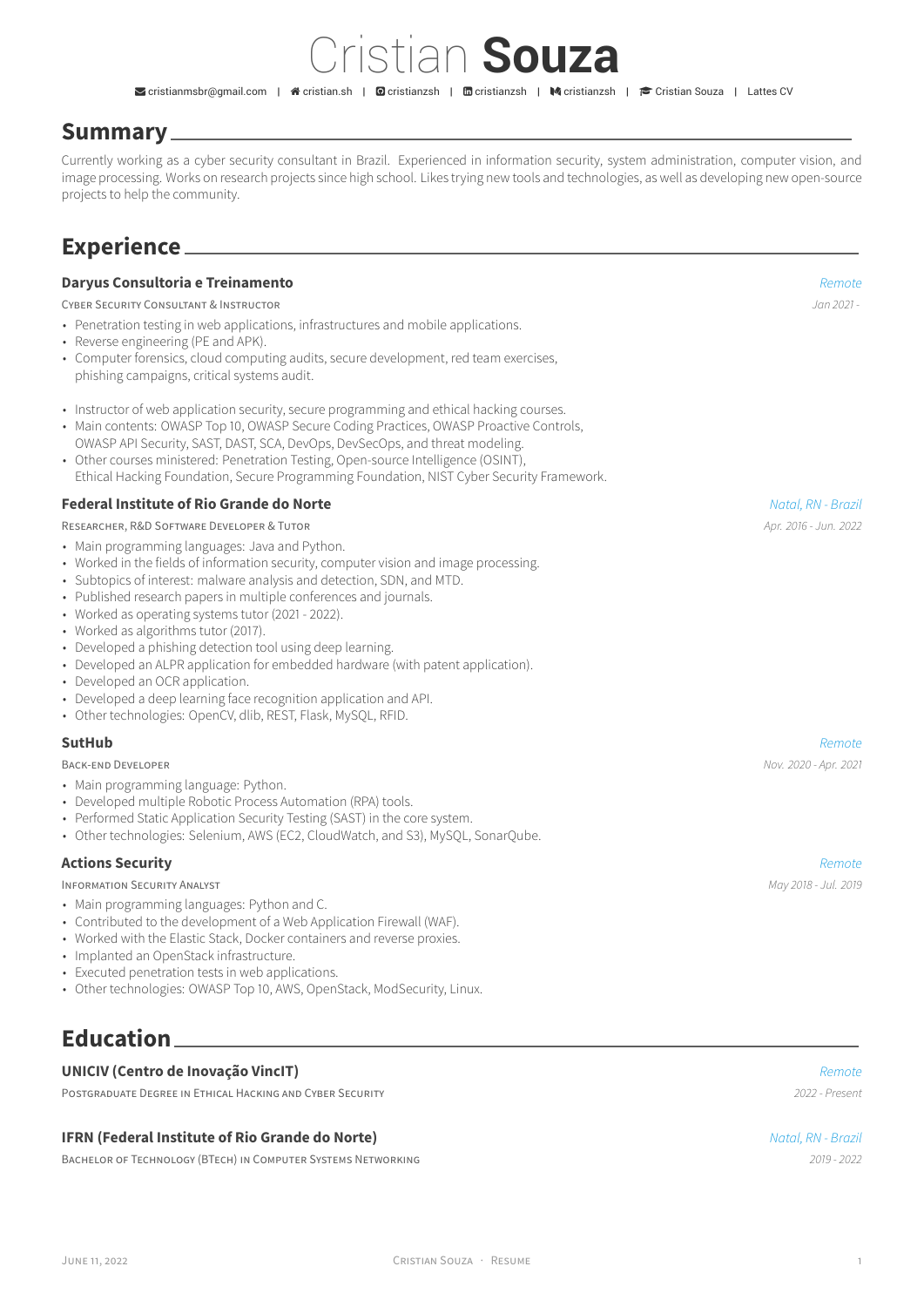### **IMD (Digital Metropolis Institute)** *Natal, RN - Brazil*

CERTIFICATE PROGRAM IN ELECTRONICS *2018 - 2019*

### **IFRN (Federal Institute of Rio Grande do Norte)** *Natal, RN - Brazil*

CERTIFICATE PROGRAM IN INFORMATICS *2015 - 2018*

### **Skills**

**Languages** Portuguese (native), English (advanced level), French (basic level) **Programming** C, Java, Python, Shell Script, SQL **Generic** Penetration Testing, OWASP Top 10, Linux Administration, Reverse Engineering, AWS, Git, Docker, Elastic Stack, Flask, REST

## **Certifications**

| <b>Certified Ethical Hacker (CEH)</b><br><b>EC-COUNCIL</b> | ECC8169403257    |
|------------------------------------------------------------|------------------|
| <b>Ethical Hacking Foundation</b><br><b>EXIN</b>           | 6382379.20813916 |
| <b>Secure Programming Foundation</b><br><b>EXIN</b>        | 6382379.20811383 |
| Linux+<br>COMPTIA                                          | 9BSTQ4TM5LEE1GKT |
| LPIC-1<br>LINUX PROFESSIONAL INSTITUTE                     | LPI000393801     |

| <b>Research Papers</b>                                                                                               |                                   |
|----------------------------------------------------------------------------------------------------------------------|-----------------------------------|
| Abordagem Adaptativa para Proteção de Redes SDN Utilizando Moving Target Defense                                     | <b>SBRC 2022</b>                  |
| XL SIMPÓSIO BRASILEIRO DE REDES DE COMPUTADORES E SISTEMAS DISTRIBUÍDOS                                              | 2022                              |
| Freki: Uma Ferramenta para Análise Automatizada de Malware                                                           | <b>SBSeq 2021</b>                 |
| XXI SIMPÓSIO BRASILEIRO DE SEGURANÇA DA INFORMAÇÃO E DE SISTEMAS COMPUTACIONAIS                                      | 2021                              |
| On detecting and mitigating phishing attacks through featureless machine learning<br>techniques                      | DOI: 10.1002/itl2.135             |
| <b>WILEY INTERNET TECHNOLOGY LETTERS</b>                                                                             | 2020                              |
| MTD para Proteção de Redes SDN                                                                                       | <b>FNCOM 2020</b>                 |
| CONFERÊNCIA NACIONAL EM COMUNICAÇÕES, REDES E SEGURANÇA DA INFORMAÇÃO                                                | 2020                              |
| PhishKiller: Uma Ferramenta para Detecção e Mitigação de Ataques de Phishing Através<br>de Técnicas de Deep Learning | <b>SBSeq 2019</b>                 |
| XIX SIMPÓSIO BRASILEIRO DE SEGURANÇA DA INFORMAÇÃO E DE SISTEMAS COMPUTACIONAIS                                      | 2019                              |
| <b>Embedded System for Access Control Based on Facial Biometry and RFID</b>                                          | DOI: 10.1007/978-3-030-02683-7_62 |
| PROCEEDINGS OF THE FUTURE TECHNOLOGIES CONFERENCE                                                                    | 2018                              |